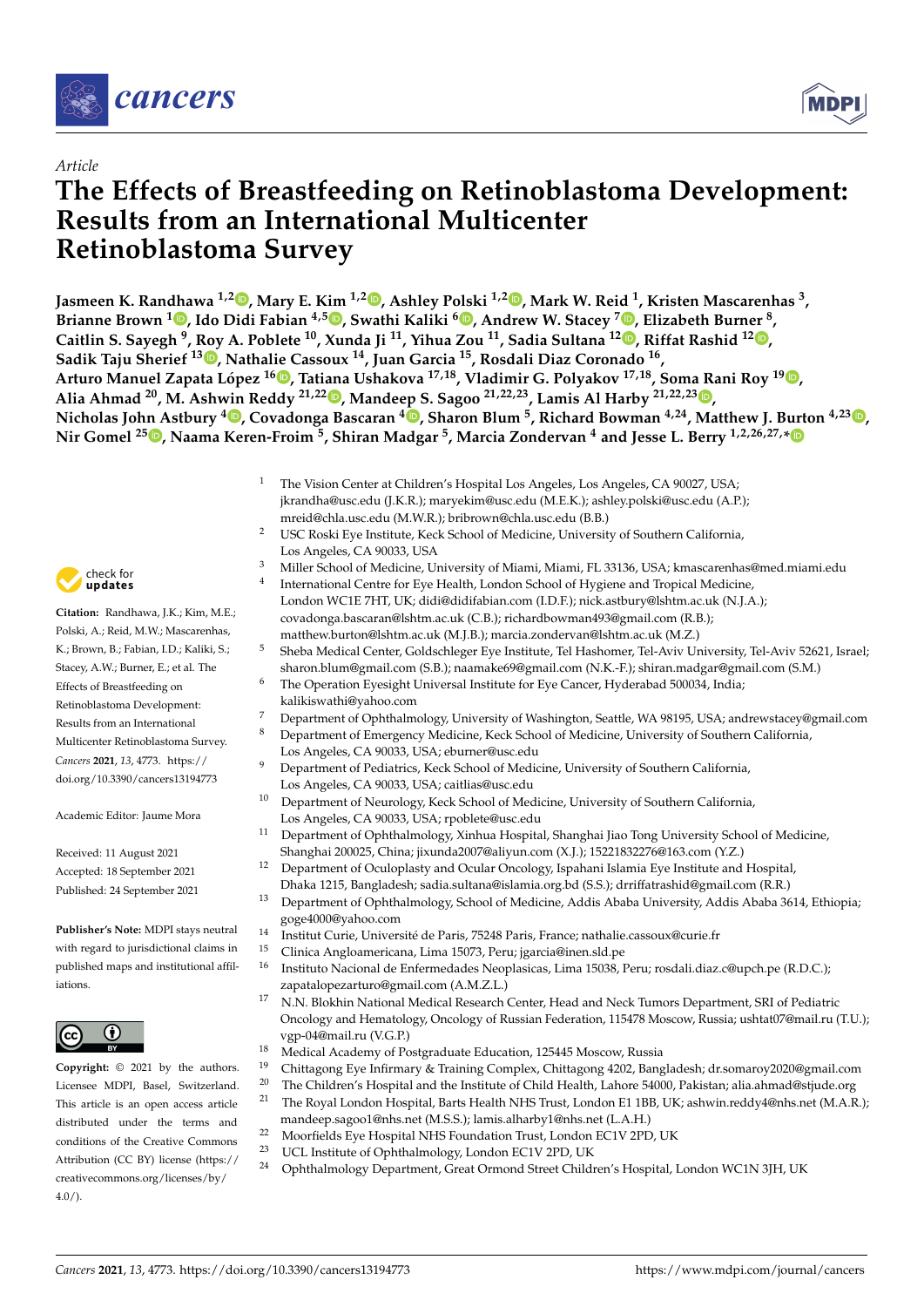- <sup>25</sup> Tel Aviv Sourasky Medical Center, Division of Ophthalmology, Sackler Faculty of Medicine, Tel-Aviv University, Tel-Aviv 39040, Israel; nir.gomel1@gmail.com
- <sup>26</sup> Norris Comprehensive Cancer Center, Keck School of Medicine, University of Southern California, Los Angeles, CA 90033, USA
- <sup>27</sup> The Saban Research Institute, Children's Hospital Los Angeles, Los Angeles, CA 90027, USA
- **\*** Correspondence: jesse.berry@med.usc.edu

**Simple Summary:** Breastfeeding has been shown to lower the risk of oncogenesis in many pediatric cancers, with longer periods of breastfeeding having the most protective effect. However, an association has not yet been determined for the consequence or benefit of breastfeeding in retinoblastoma (RB), the most common intraocular malignancy of childhood affecting 8000 children worldwide each year. Herein, we aimed to understand the role of breastfeeding in the severity of development of nonhereditary RB, specifically its relationship to age at diagnosis, ocular prognosis, and extraocular involvement. Our analysis of 344 patients indicated that neither breastfeeding nor formula feeding was associated with differences in age at diagnosis, ocular prognosis, or extraocular involvement. More research elucidating the factors affecting the development of RB is warranted both to understand the pathophysiology of tumor development and to develop clinical recommendations for preventive care.

**Abstract:** The protective effects of breastfeeding on various childhood malignancies have been established but an association has not yet been determined for retinoblastoma (RB). We aimed to further investigate the role of breastfeeding in the severity of nonhereditary RB development, assessing relationship to (1) age at diagnosis, (2) ocular prognosis, measured by International Intraocular RB Classification (IIRC) or Intraocular Classification of RB (ICRB) group and success of eye salvage, and (3) extraocular involvement. Analyses were performed on a global dataset subgroup of 344 RB patients whose legal guardian(s) consented to answer a neonatal questionnaire. Patients with undetermined or mixed feeding history, family history of RB, or sporadic bilateral RB were excluded. There was no statistically significant difference between breastfed and formula-fed groups in (1) age at diagnosis (*p* = 0.20), (2) ocular prognosis measures of IIRC/ICRB group (*p* = 0.62) and success of eye salvage (*p* = 0.16), or (3) extraocular involvement shown by International Retinoblastoma Staging System (IRSS) at presentation ( $p = 0.74$ ), lymph node involvement ( $p = 0.20$ ), and distant metastases  $(p = 0.37)$ . This study suggests that breastfeeding neither impacts the sporadic development nor is associated with a decrease in the severity of nonhereditary RB as measured by age at diagnosis, stage of disease, ocular prognosis, and extraocular spread. A further exploration into the impact of diet on children who develop RB is warranted.

**Keywords:** eye; tumor; pediatric cancer; retinoblastoma; breastfeeding

## **1. Introduction**

Retinoblastoma (RB) is a cancer that forms in one or both eyes of infants and toddlers. Although rare, RB is the most common pediatric ocular malignancy, affecting 8000 children worldwide each year [\[1\]](#page-9-0). In the vast majority of cases, both alleles of the *RB1* gene acquire a loss of function mutation in order for a child to develop RB. This can occur in either a hereditary or nonhereditary pattern. In hereditary RB, the first mutation arises in the germline, either de novo or inherited from a parent, and thus is present in all cells of the body. Tumorigenesis occurs when a second hit on the *RB1* gene is acquired in any retina cell. Forty percent of RB patients have this genetic predisposition; these patients more commonly present at younger ages and with bilateral disease affecting both eyes. The other 60% of patients have a nonhereditary form of RB, wherein two de novo somatic events occur within a single retina cell. Children with nonhereditary RB present with unifocal disease in only one eye.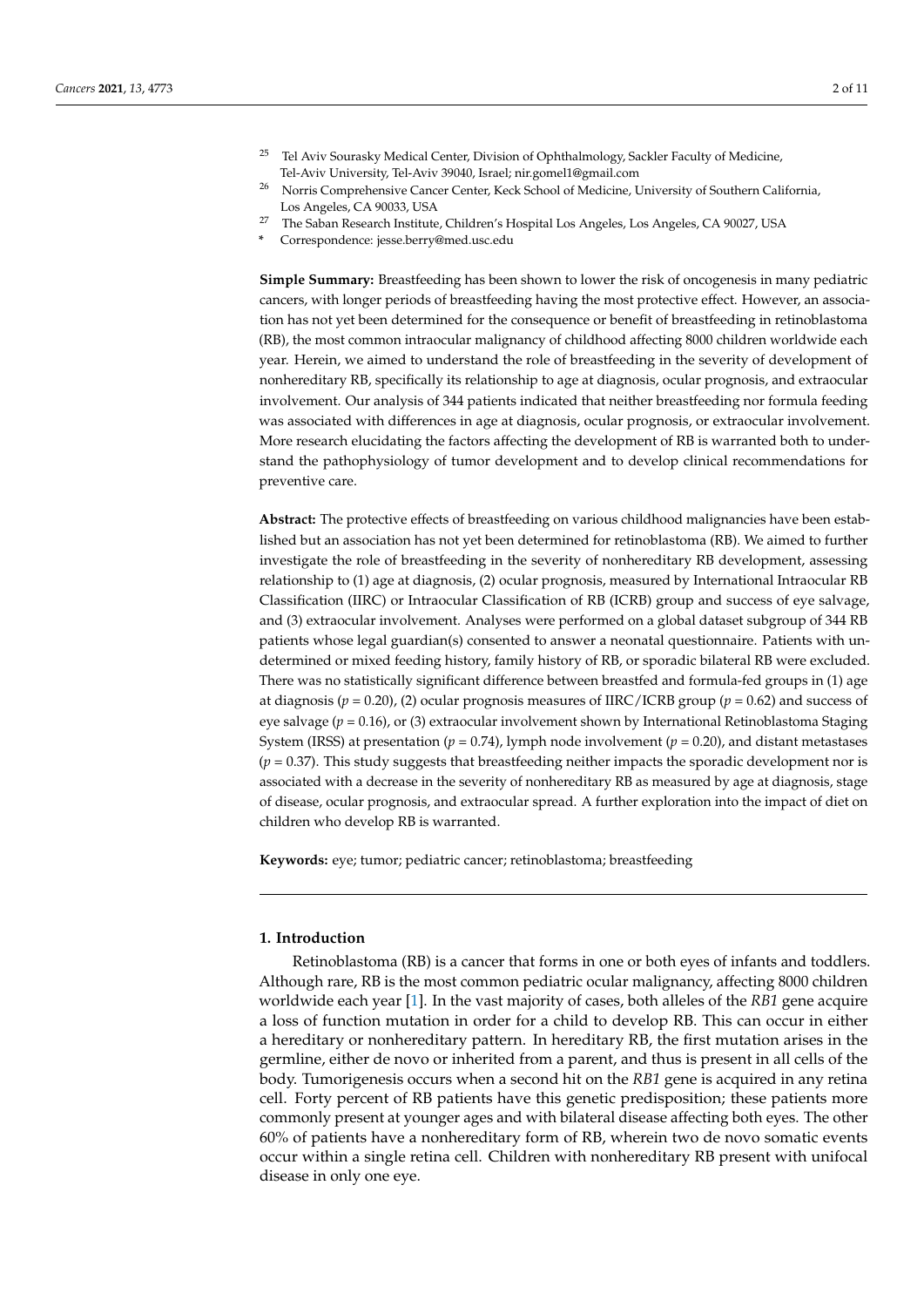The hereditary genetic mechanisms underlying RB tumorigenesis are well characterized, but the role of perinatal nutrition and parental health factors in the etiology of developing new somatic mutations are incompletely understood and the current literature on the subject is conflicting. Maternal use of multivitamins  $[2]$  and condom use  $[3]$ (likely related to decreased human papilloma virus infection) may lower risk of germline RB mutations. Maternal smoking before and during pregnancy [\[4\]](#page-9-3) and higher levels of gestational intake of cured meats [\[5\]](#page-9-4) are associated with an increased risk of the child developing nonhereditary unilateral RB. A maternal diet containing more fruits [\[5\]](#page-9-4) and vegetables [\[6\]](#page-9-5) may reduce this risk. Poor paternal diet [\[7\]](#page-9-6), low maternal weight [\[3\]](#page-9-2), and maternal prescription pain medication use [\[3\]](#page-9-2) are also linked to hereditary RB development. However, the role of breastfeeding in the development of somatic RB mutations is unknown. In other pediatric malignancies, breastfeeding has been shown to lower the risk of oncogenesis, with longer periods of breastfeeding having the most protective effect [\[8](#page-9-7)[–11\]](#page-9-8). Breastmilk may help stimulate and promote development of the infant immune system. These strengthened immune systems can then dampen the effects of infectious exposures, decreasing spontaneous mutations, which lead to certain cancers [\[9\]](#page-9-9).

While the protective effects of breastfeeding on various childhood malignancies have been investigated, the role of breastfeeding in the development of RB is unclear. There is limited data on RB incidence among breastfed and formula-fed children and an absence of data on retinoma formation, which if available may provide even better insight into the possible protective effect of breastfeeding. A multicenter case-control study assessing 282 cases of RB found that breastfeeding for seven to eleven months was associated with decreased risk of developing nonhereditary RB, but no dose-response effect was observed for longer durations of breastfeeding [\[3\]](#page-9-2). Conversely, a group in Sweden found that prolonged breastfeeding was predictive of a nonsignificant increased risk of RB development [\[12\]](#page-9-10). Given these inconclusive results, we aim to further investigate the role breastfeeding plays in the severity of nonhereditary RB development. Specifically, we will assess the relationship of breastfeeding to (1) patient age at diagnosis, (2) ocular prognosis, and (3) extraocular involvement using a large published multinational database [\[13\]](#page-9-11). We limited our investigation to nonhereditary cases of RB, as infant nutrition is less likely to influence the development of hereditary RB given that the first mutation occurs during embryogenesis before the infant breastfeeds. We hypothesized that maternal breastfeeding may yield protection from the development of nonhereditary RB, resulting in (1) older patient age at diagnosis, (2) improved ocular prognosis, and (3) less extraocular extension. As a secondary analysis, we also assessed the effects of socioeconomic status (SES) at the nation level on these outcomes, as prior research has also suggested a role in the severity of RB [\[14](#page-10-0)[–18\]](#page-10-1) as well as a complex role in the rates of breastfeeding [\[19](#page-10-2)[–22\]](#page-10-3).

#### **2. Materials and Methods**

This study is a secondary database analysis completed on a deidentified dataset from patients who participated in a multinational collaborative study, the Lag Time for RB study [\[13\]](#page-9-11). The Lag Time study was a collaboration of 11 RB treatment centers and was approved by the London School of Hygiene & Tropical Medicine Institutional Review Board (reference no. 15882). Informed consent was obtained from all parents/guardians of the children included in this study. Each center received local approval according to their institutional guidelines. Participating centers included Addis Ababa (Ethiopia), Hyderabad (India), Dhaka and Chittagong (both from Bangladesh), Lahore (Pakistan), Lima (Peru), Moscow (Russia), Shanghai (China), Los Angeles (USA), London (UK), and Paris (France). At our site, this study was approved by the Children's Hospital Los Angeles Institutional Review Board and conformed to the tenets of the Declaration of Helsinki.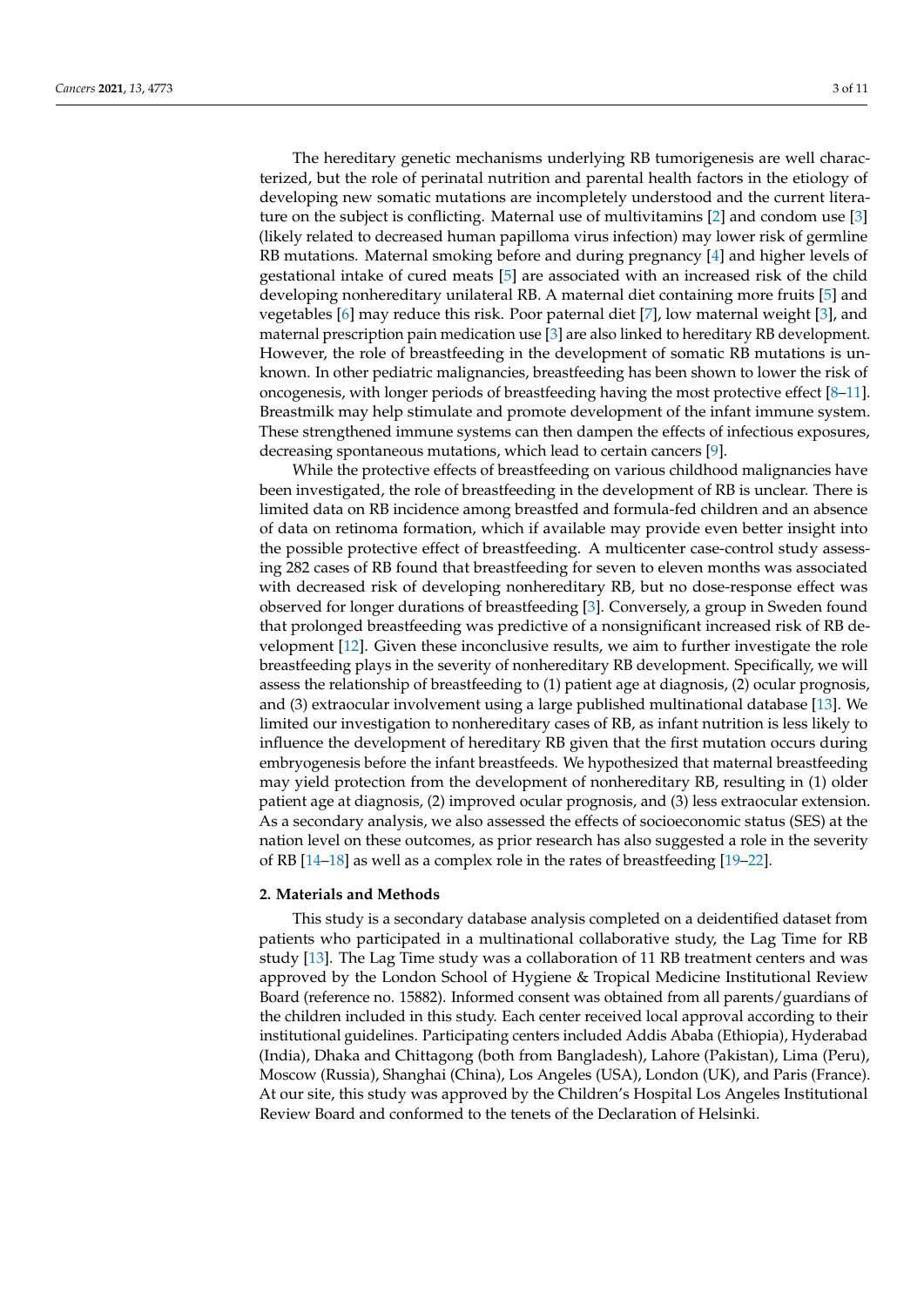#### *2.1. Inclusion Criteria*

Inclusion criteria for our subgroup analysis were patients who participated in the Lag Time for RB study [\[13\]](#page-9-11) who completed the neonatal portion of the questionnaire. Parents were asked to indicate breastfeeding status as "yes", "milk substitute", "both", or "other".

## *2.2. Exclusion Criteria*

Patients who reported "both" or "other" feeding status on the neonatal questionnaire were excluded from this secondary analysis. Patients with a family history of RB or who developed bilateral RB during their time in the study were excluded from analyses. This included two patients with missing data for final laterality. Some centers did not use any group classification; patients from these centers were excluded from the analysis of stage at presentation but were not excluded from other analyses.

#### *2.3. Statistical Analysis*

Categorical demographic and clinical variables were compared between breastfed and formula-fed patients using Chi-squared tests or Fisher's exact tests, where appropriate. Age at diagnosis was compared between these groups using an independent samples *t*-test. To examine the effect of breastfeeding status on clinical outcomes, including IIRC/ICRB and IRSS stages at presentation, enucleation, lymph node involvement, distant metastases, and death, a series of logistic regression models without and with covariates were used on each outcome. First, a univariate logistic regression model was used to examine the relative odds of each outcome in breastfed patients compared to formula-fed patients. Next, a second logistic regression model was used to examine the independent effect of breastfeeding on this outcome while accounting for age and dichotomized SES as covariates. Wilk's likelihood-ratio test was used to evaluate the change in significance between this second model and one with only age and SES predicting an outcome. Dichotomous outcomes, including enucleation, lymph node involvement, distant metastases, and death (yes or no) were evaluated using binary logistic regression models. Both IIRC/ICRB and IRSS stages at presentation were evaluated using ordered logistic regression models, otherwise following the same procedure. IIRC/ICRB stage at presentation was also evaluated dichotomously as low risk (0, Groups A–C) or high risk (1, Groups D and E) based on either grouping system, which primarily differed in their definitions of high risk groups D and E [\[23\]](#page-10-4). Independent effects of dichotomized SES on enucleation, lymph node involvement, distant metastases, and death were evaluated using binary logistic regression models; effects on age at diagnosis were evaluated using ordinary least squares regression; effects on IIRC/ICRB stage at presentation were evaluated using ordered logistic regression. All *p*-values of <0.05 were considered statistically significant. All analyses were conducted using Stata/SE 14.2 (StataCorp LLC, College Station, TX, USA). Posthoc power analyses were done with GPower 3.1 (University of Southern California, Los Angeles, CA, USA).

#### **3. Results**

A retrospective subgroup analysis was performed on treatment-naïve RB patients who presented to the participating centers from 1 January 2019 to 31 December 2019. The inclusion criteria were met in 654 patients of 692 patients who were included in the Lag Time study (94.5%). The neonatal section was completed if the physician was able to elicit a complete feeding history from the patient. One hundred and twenty patients noted "combination" or "other" breastfeeding history; these patients were excluded from the analysis because no detailed descriptions of their feeding behaviors were provided, and thus the variety of feeding behaviors could not be stratified. Of the remaining patients, 19 and 171 hereditary RB patients were excluded based on having a family history of RB or bilateral RB, respectively. Ultimately, 344 patients were included in the analysis. Of the 344 patients in our analysis, 293 (85.2%) patients were exclusively breastfed. Additional patient demographics are shown in Table [1.](#page-4-0)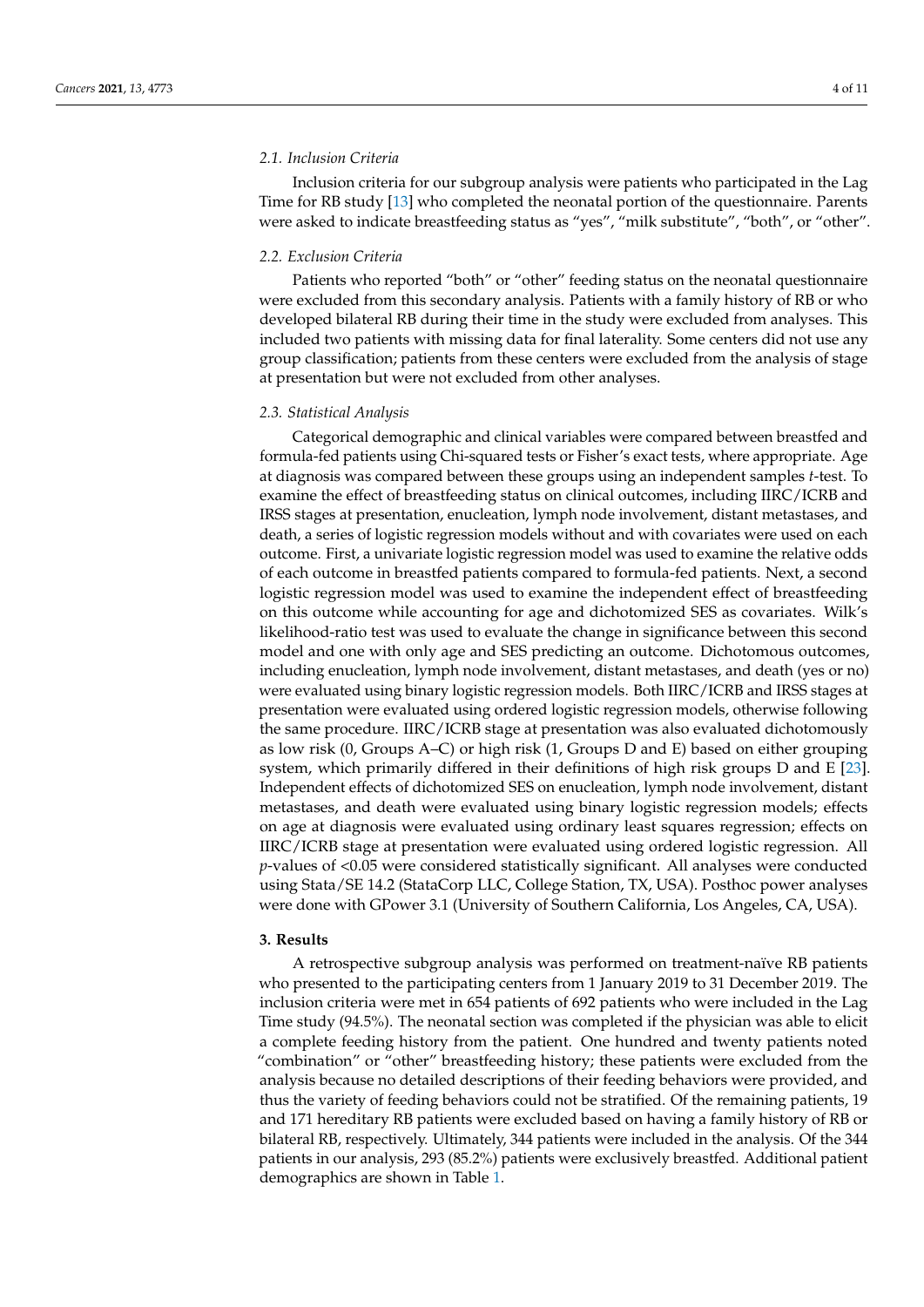<span id="page-4-0"></span>

| Demographics                         | Total $N$ (Patients) = 344 |               | <b>Breastfed</b><br>$n = 293$ |      | Formula-Fed<br>$n=51$ |               | $p$ Value $1$ |
|--------------------------------------|----------------------------|---------------|-------------------------------|------|-----------------------|---------------|---------------|
|                                      | $\boldsymbol{n}$           | $\frac{0}{0}$ | $\boldsymbol{n}$              | $\%$ | $\boldsymbol{n}$      | $\frac{0}{0}$ |               |
| Gender                               |                            |               |                               |      |                       |               | 0.13          |
| Female                               | 155                        | 45.1          | 127                           | 43.3 | 28                    | 54.9          |               |
| Male                                 | 189                        | 54.9          | 166                           | 56.7 | 23                    | 45.1          |               |
| Age at Diagnosis (mos) <sup>2</sup>  |                            |               |                               |      |                       |               | 0.20          |
| Mean                                 | 27.6                       |               | 28.2                          |      | 24.6                  |               |               |
| Std Dev <sup>2</sup>                 | 18.1                       |               | 18.8                          |      | 13.3                  |               |               |
| Economic Grouping (SES) <sup>2</sup> |                            |               |                               |      |                       |               | < 0.0001      |
| Low/Low Middle                       | 197                        | 57.3          | 185                           | 63.1 | 12                    | 23.5          |               |
| Upper Middle/High                    | 147                        | 42.7          | 108                           | 36.9 | 39                    | 76.5          |               |
| Term status                          |                            |               |                               |      |                       |               | 0.60          |
| Full-term                            | 278                        | 80.8          | 236                           | 80.5 | 42                    | 82.4          |               |
| Pre-term                             | 66                         | 19.2          | 57                            | 19.5 | 9                     | 17.6          |               |
| <b>Birth Order</b>                   |                            |               |                               |      |                       |               | 0.77          |
| First born                           | 142                        | 41.3          | 120                           | 40.9 | 22                    | 43.1          |               |
| Not first born                       | 202                        | 58.7          | 173                           | 59.0 | 29                    | 56.9          |               |

**Table 1.** Distribution of demographics and breastfeeding status.

 $1$  Frequencies of patients across demographic categories were compared using Chi-squared tests; age at diagnosis was compared between breastfed and formula-fed patients using an independent samples *t*-test. <sup>2</sup> Abbreviations: Mos: months. Std Dev: Standard deviation. SES: Socioeconomic status.

#### *3.1. Breastfeeding and Age at Diagnosis*

There was no significant difference in the age at diagnosis between breastfed and formula-fed patients in an independent samples *t*-test (*p* = 0.20). Breastfed patients were diagnosed at a mean of  $28.2 \pm 18.8$  months, while formula-fed patients were diagnosed at a mean of  $24.6 \pm 13.3$  months (Table [1\)](#page-4-0).

#### *3.2. Breastfeeding and Ocular Prognosis*

The large majority of breastfed patients were classified as IIRC/ICRB Group D ( $n = 75$ , 25.6%) or Group E (*n* = 170, 58.0%), and 158 (51.5%) children required enucleation as treatment for RB. The majority of formula-fed patients were also classified as Group D (*n* = 19, 37.3%) and Group E (*n* = 28, 54.9%), with 19 (37.3%) formula-fed children requiring enucleation. The distribution of IIRC/ICRB group at presentation and enucleation status by feeding type are displayed in Table [2.](#page-5-0)

When IIRC/ICRB stage at presentation [\[23\]](#page-10-4) was dichotomized as low-risk intraocular disease (Groups A, B, or C) versus high-risk (Groups D and E), those in the formula feeding group did not have significantly greater odds of presenting in the high risk-group than those in the breastfeeding group (OR = 1.12,  $p = 0.85$ , 95% CI = 0.36, 3.51) after controlling for age and SES. Similarly, in ordered logistic regression, breastfeeding did not reduce the severity of RB at presentation as measured by the IIRC/ICRB Group (OR =  $0.86$ ,  $p = 0.62$ ,  $95\%$  CI = 0.48, 1.56), after controlling for age and SES.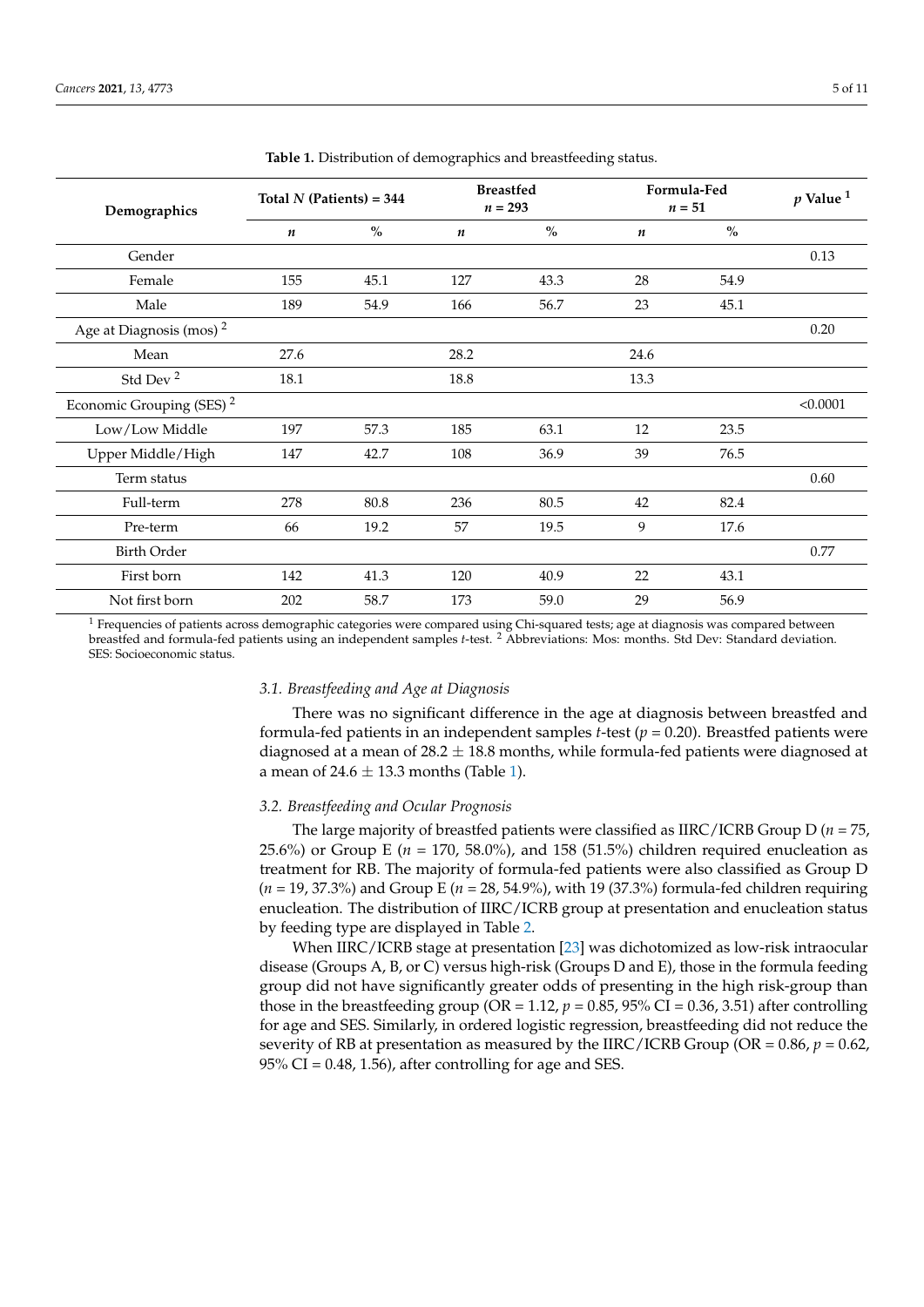<span id="page-5-0"></span>

| <b>Ocular Prognosis</b><br><b>Measures</b> | Total $N$ (Patients) = 344 |      | <b>Breastfed</b><br>$n = 293$ |      | Formula-Fed<br>$n=51$ |          | $p$ Value |
|--------------------------------------------|----------------------------|------|-------------------------------|------|-----------------------|----------|-----------|
|                                            | $\boldsymbol{n}$           | $\%$ | $\boldsymbol{n}$              | $\%$ | n                     | $\%$     |           |
| Group $1$                                  |                            |      |                               |      |                       |          | 0.36      |
| А                                          | $\mathbf{1}$               | 0.3  | $\mathbf{1}$                  | 0.3  | $\theta$              | $\theta$ |           |
| B                                          | $\overline{2}$             | 0.6  | $\overline{2}$                | 0.7  | $\theta$              | $\theta$ |           |
| $\mathsf{C}$                               | 6                          | 1.7  | 5                             | 1.7  | 1                     | 2.0      |           |
| D                                          | 94                         | 27.3 | 75                            | 25.6 | 19                    | 37.3     |           |
| E                                          | 198                        | 57.6 | 170                           | 58.0 | 28                    | 54.9     |           |
| Unknown Group                              | 43                         | 12.5 | 40                            | 13.7 | 3                     | 5.9      |           |
| <b>Enucleation Status</b>                  |                            |      |                               |      |                       |          | 0.03      |
| Yes                                        | 177                        | 51.5 | 158                           | 53.9 | 19                    | 37.3     |           |
| No                                         | 167                        | 48.6 | 135                           | 46.1 | 32                    | 62.7     |           |

**Table 2.** Distribution of ocular prognosis measures and breastfeeding status.

<sup>1</sup> Since data was collected globally, both IIRC and ICRB classifications were used according to the standard of each respective clinic. Classifications are combined in this table.

> Univariate logistic regression analysis indicated an increased odds of enucleation for infants exclusively breastfed compared to those who were formula-fed (OR =  $1.97$ ,  $p = 0.03$ , 95% CI 1.07, 3.64). This increased risk was found to be due to confounding, as the estimated coefficient for breastfeeding and enucleation decreased by more than 15% when SES of the patients' countries was added to the model. This increased risk for enucleation for breastfed patients was not significant after controlling for the patient's age and the SES of the country where the patient was treated (OR =  $1.58$ ,  $p = 0.16$ ,  $95\%$  CI =  $0.84$ , 3.00). The multivariable model did not demonstrate significantly greater fit when breastfeeding status was added  $(\chi^2(1) = 2.01, p = 0.16;$  Table [3\)](#page-5-1).

<span id="page-5-1"></span>

| Univariate and                   | <b>Dependent Variable = Enucleation</b> |            |           |  |  |  |
|----------------------------------|-----------------------------------------|------------|-----------|--|--|--|
| <b>Multivariable Models</b>      | <b>OR</b>                               | 95% CI     | $p$ Value |  |  |  |
| Univariate Model <sup>1</sup>    |                                         |            |           |  |  |  |
| Breastfeeding                    | 1.97                                    | 1.07, 3.64 | 0.03      |  |  |  |
| Log Likelihood                   | $-235.86$                               |            |           |  |  |  |
| Multivariable Model <sup>2</sup> |                                         |            |           |  |  |  |
| Breastfeeding                    | 1.58                                    | 0.84, 3.00 | 0.16      |  |  |  |
| Socioeconomic status             | 0.58                                    | 0.37, 0.92 | 0.02      |  |  |  |
| Age                              | 1.00                                    | 0.99, 1.02 | 0.53      |  |  |  |
| Log Likelihood                   | $-232.17$                               |            |           |  |  |  |
| Covariate Model <sup>2</sup>     |                                         |            |           |  |  |  |
| Socioeconomic status             | 0.53                                    | 0.34, 0.83 | 0.005     |  |  |  |
| Age                              | 1.00                                    | 0.99, 1.02 | 0.51      |  |  |  |
| Log Likelihood                   | $-233.64$                               |            |           |  |  |  |

**Table 3.** Univariate and multivariable model statistics for enucleation.

 $^1$  Univariate model pseudo-R<sup>2</sup>, 0.01. <sup>2</sup> Multivariable and Covariate model pseudo-R<sup>2</sup>, 0.02.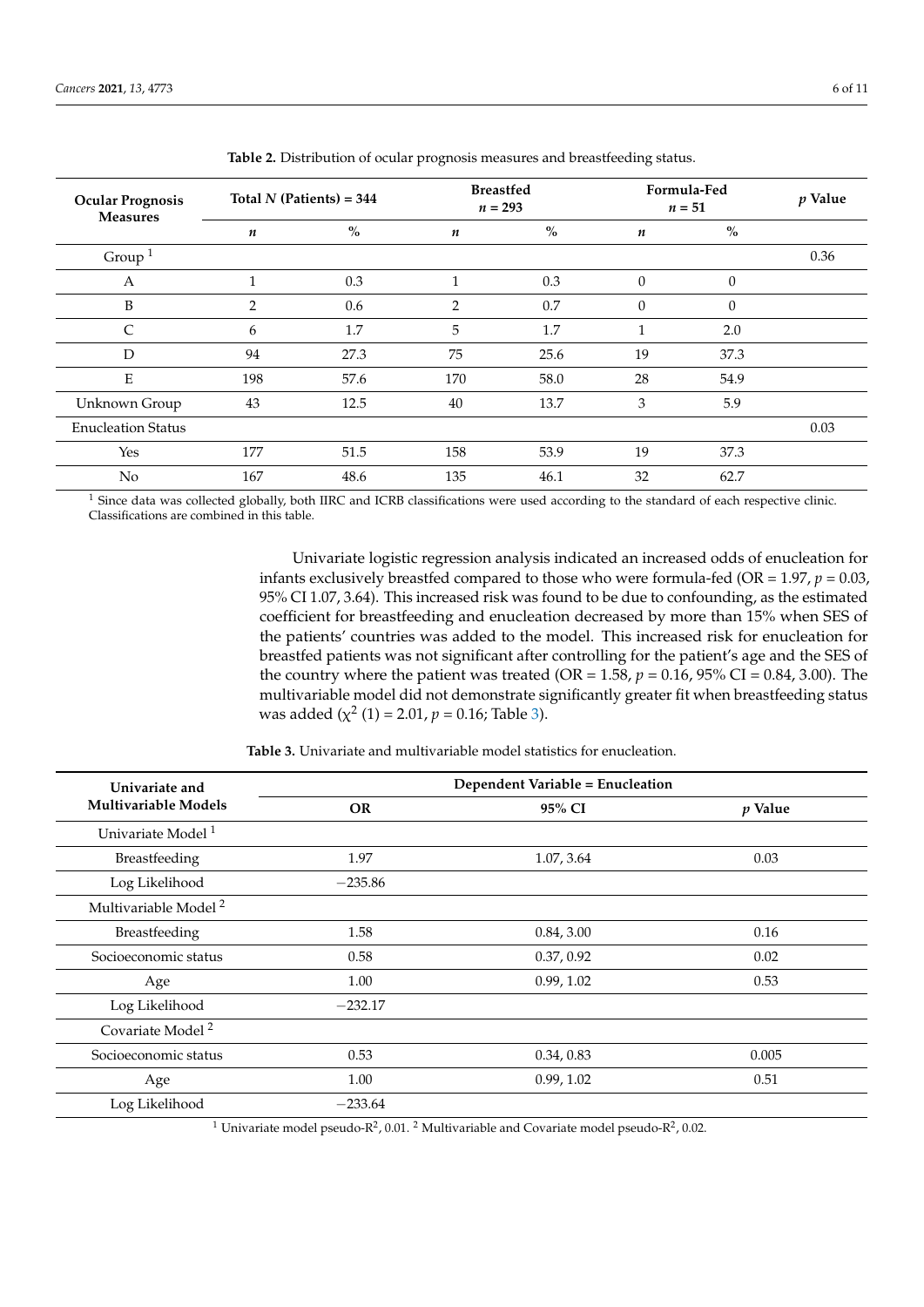### *3.3. Breastfeeding and Extraocular Involvement*

Six (2.0%) breastfed patients had regional lymph node involvement while 23 (7.8%) demonstrated metastatic disease. In contrast, none of the formula-fed patients had regional lymph node involvement, and only one (2.0%) formula-fed patient suffered metastatic disease. Ten (3.9%) breastfed patients died, while no formula-fed patients died during the duration of the study. The distribution of extraocular involvement and breastfeeding status is displayed in Table [4.](#page-6-0) Although being exclusively breastfed was associated with a significantly greater odds of presenting with a higher IRSS stage (OR =  $1.94$ ,  $p = 0.03$ ,  $95\%$  CI = 1.08, 3.50), this association was not significant after accounting for age and SES (OR =  $1.11$ ,  $p = 0.74$ ,  $95\%$  CI = 0.60, 2.05). There were no differences in lymph node involvement (OR = 0.19, *p* = 0.20, 95% CI = 0.01, 2.41) or distant metastases (OR = 2.60,  $p = 0.37$ , 95% CI = 0.33, 20.75) between RB patients who were breastfed and those who were formula-fed in multivariable models controlling for age and SES. Because no patients in the formula-fed group died, the effects of breastfeeding on odds of death could not be evaluated.

**Table 4.** Distribution of extraocular measures and breastfeeding status.

<span id="page-6-0"></span>

| <b>Extraocular Prognosis</b><br><b>Measures</b> | Total $N$ (Patients) = 344 |      | <b>Breastfed</b><br>$n = 293$ |                          | Formula-Fed<br>$n=51$ |                          | $p$ Value |
|-------------------------------------------------|----------------------------|------|-------------------------------|--------------------------|-----------------------|--------------------------|-----------|
|                                                 | $\boldsymbol{n}$           | $\%$ | $\boldsymbol{n}$              | $\%$                     | $\boldsymbol{n}$      | $\%$                     |           |
| Lymph Node Involvement                          |                            |      |                               |                          |                       |                          | 1.00      |
| No involvement                                  | 149                        | 83.2 | 143                           | 83.1                     | 6                     | 85.7                     |           |
| Evidence of regional<br>involvement             | 6                          | 3.4  | 6                             | 3.5                      | $\boldsymbol{0}$      | 0.0                      |           |
| <b>Distant Metastases</b>                       | 24                         | 13.4 | 23                            | 13.4                     | $\mathbf{1}$          | 14.3                     |           |
| Not assessed                                    | 165                        |      | 121                           |                          | 44                    | $\overline{a}$           |           |
| IRSS <sup>1</sup> Stage                         |                            |      |                               |                          |                       |                          | 0.30      |
| $\boldsymbol{0}$                                | 136                        | 41.9 | 108                           | 39.1                     | 28                    | 57.1                     |           |
| I                                               | 96                         | 29.5 | 85                            | 30.8                     | 11                    | 22.4                     |           |
| $\rm II$                                        | 60                         | 18.5 | 54                            | 19.6                     | 6                     | 12.2                     |           |
| IIIa                                            | 13                         | 4.0  | 10                            | 3.6                      | 3                     | 6.1                      |           |
| IIIb                                            | 4                          | 1.2  | 4                             | 1.5                      | $\boldsymbol{0}$      | 0.0                      |           |
| IVa                                             | $\overline{2}$             | 0.6  | $\overline{2}$                | 0.7                      | $\mathbf{0}$          | 0.0                      |           |
| IVb                                             | 14                         | 4.3  | 13                            | 4.7                      | $\mathbf{1}$          | 2.0                      |           |
| Unknown                                         | 19                         |      | 17                            | $\overline{\phantom{0}}$ | $\overline{2}$        | $\overline{\phantom{0}}$ |           |
| Death                                           |                            |      |                               |                          |                       |                          | 0.37      |
| Yes                                             | $10\,$                     | 3.2  | 10                            | 3.8                      | $\boldsymbol{0}$      | 0.0                      |           |
| No                                              | 305                        | 96.8 | 255                           | 96.2                     | 50                    | 100.0                    |           |
| Unknown                                         | 29                         |      | 28                            |                          | $\mathbf{1}$          |                          |           |

<sup>1</sup> Abbreviations: IRSS: International Retinoblastoma Staging System.

#### *3.4. Effect of SES on RB Outcomes*

Breastfed patients were more likely to be from a low- or lower-middle-income country, while formula-fed patients were more likely to be from an upper-middle- or high-income country  $(p < 0.0001$ ; Table [1\)](#page-4-0). Consistent with previous studies, patients from upper-middleor high-income countries were generally diagnosed at younger ages ( $B = -6.26$  months,  $p = 0.001$ , 95% CI =  $-10.09$ ,  $-2.43$ ), were less likely to require enucleation (OR = 0.52, *p* = 0.003, 95% CI = 0.34, 0.80), and suffered less distant metastases (OR = 0.26, *p* = 0.02, 95% CI = 0.09, 0.77) than patients from low- or lower-middle-income countries. In addition,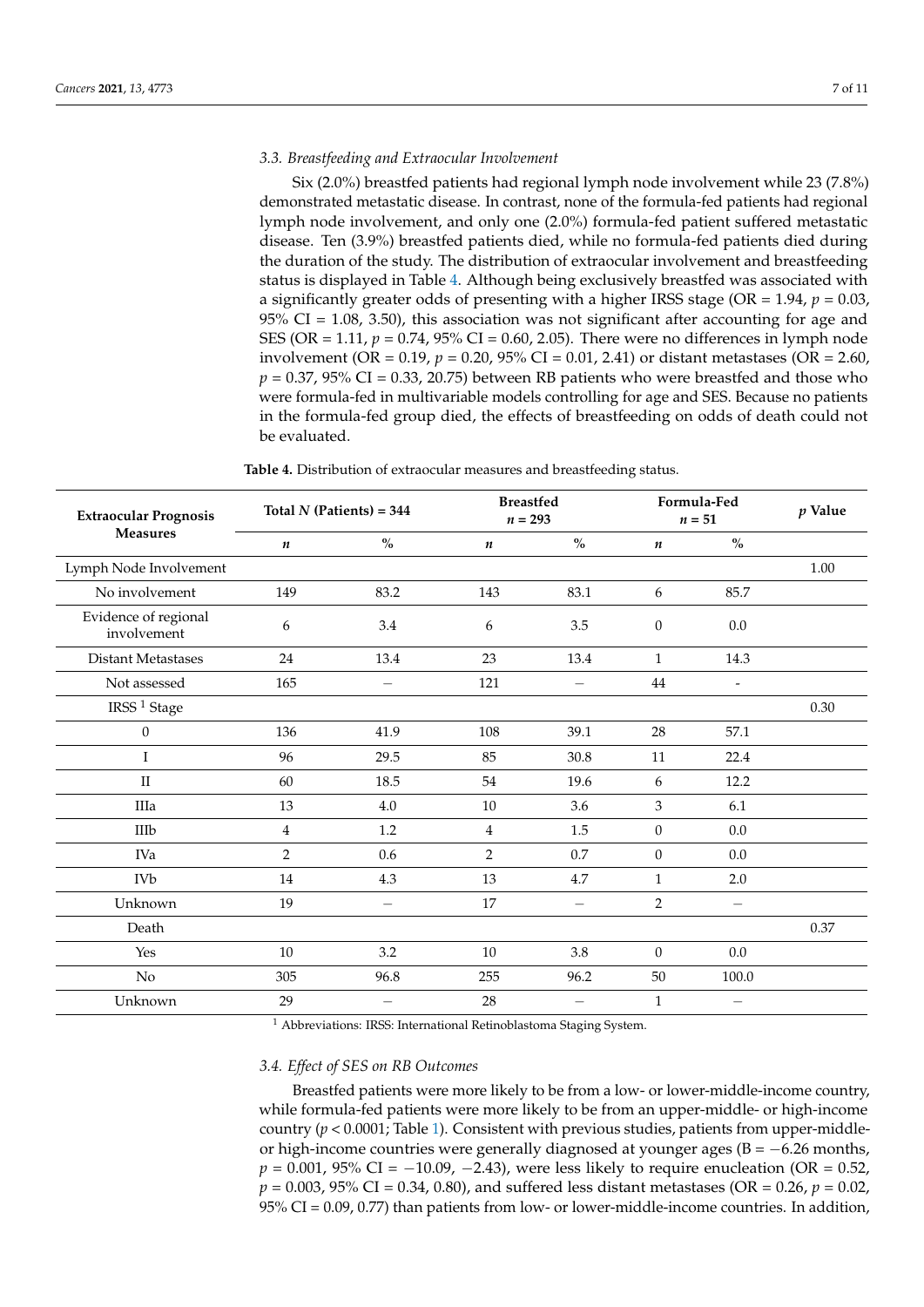those patients from upper-middle- or high-income countries showed lower odds of lymph node involvement (OR = 0.08, *p* = 0.09, 95% CI = 0.005, 1.44) and lower odds of death  $(OR = 0.29, p = 0.12, 95\% \text{ CI} = 0.06, 1.39)$  compared to those from low- and lower-middleincome countries, although these associations were not statistically significant.

#### *3.5. Posthoc Power Analysis*

Using G \*Power, we performed a posthoc power analysis to find the sample size required to observe a significant difference in odds of enucleation based on feeding status after accounting for covariates. We used a *z*-test specifying a binomial distribution and subgroup size (breast vs. formula feeding), with an R2 of 0.02 for other predictors effect on enucleation. Our study showed a 2-tailed posthoc power of 56% in detecting a difference in odds of enucleation between the groups, suggesting data on 596 patients would have demonstrated a significant independent effect of breastfeeding status.

### **4. Discussion**

In this multicenter, multinational analysis of patients with RB, there was no significant association observed between breastfeeding and the severity of nonhereditary RB development. These findings are inconsistent with what was hypothesized based on prior literature, which has suggested that breastfeeding provides a protective role in the development of various cancers due to antimicrobial, anti-inflammatory, and immunomodulating effects [\[24\]](#page-10-5). The recognition of breastfeeding as the healthiest way to feed an infant [\[25\]](#page-10-6) has spurred the creation of breastfeeding initiatives in the United States, where the Surgeon General's Call to Action to Support Breastfeeding actively discourages formula-feeding and encourages providing care for lactating mothers [\[26\]](#page-10-7). In multiple studies, breastfeeding was associated with a lower risk of oncogenesis for a variety of pediatric malignancies [\[8](#page-9-7)[–11\]](#page-9-8). For example, a study investigating 300 patients with various pediatric cancers including RB, breastfeeding lowered the risk of cancer development regardless of cancer type [\[10\]](#page-9-12). The mechanism for protection against cancer is not entirely understood, but it is thought to involve specific substances such as human soluble tumor necrosis factor-related apoptosisinducing ligand [\[27\]](#page-10-8) and human alpha-lactalbumin [\[28\]](#page-10-9); these help control cell proliferation across the body and cause apoptosis in tumor cells.

In this study, patients from higher SES countries were significantly more likely to utilize formula-feeding. This may be due to greater accessibility or affordability of formula, or the convenience of formula if the mother is employed. A mothers' choice to breastfeed over formula-feed is inherently intertwined with multiple facets of her SES including education [\[29\]](#page-10-10), employment [\[29\]](#page-10-10), income [\[21\]](#page-10-11), as well as cultural and societal values. Prior inquiries into understanding this decision-making process have led to variable results. Heck and colleagues observed that women with higher education levels are more likely to breastfeed in the United States, with income or occupation no longer significant once adjusted for confounders [\[21\]](#page-10-11). However, their investigation has also shown that despite lower education and family incomes, foreign-born Latina women were most likely to breastfeed out of any other group in the United States [\[21\]](#page-10-11). As our investigation of SES focused on comparison between nations, there may be additional unmeasured effects of SES contributing to the choice of breastfeeding over formula feeding in participating mothers.

Our study showed that patients with a higher SES were less likely to necessitate enucleation, indicating better ocular prognosis. Numerous studies have noted the challenges that patients of lower SES face, including greater distance to a treatment center, more comorbidities, lack of knowledge of early signs of RB, and fewer treatment options available; these obstacles lead to advanced disease at presentation and result in poorer outcomes [\[30\]](#page-10-12). Developed nations show a two to five percent rate of advanced disease in cases of RB, whereas developing nations show a 30–40% rate of advanced disease in cases of RB [\[30–](#page-10-12)[32\]](#page-10-13). This disparity leads to a 50% survival of children with RB worldwide in contrast to the survival rate of >90% in resource-rich countries [\[31\]](#page-10-14). It is important to note that low SES does not result in RB [\[33,](#page-10-15)[34\]](#page-10-16). Rather, a patient of low SES suffers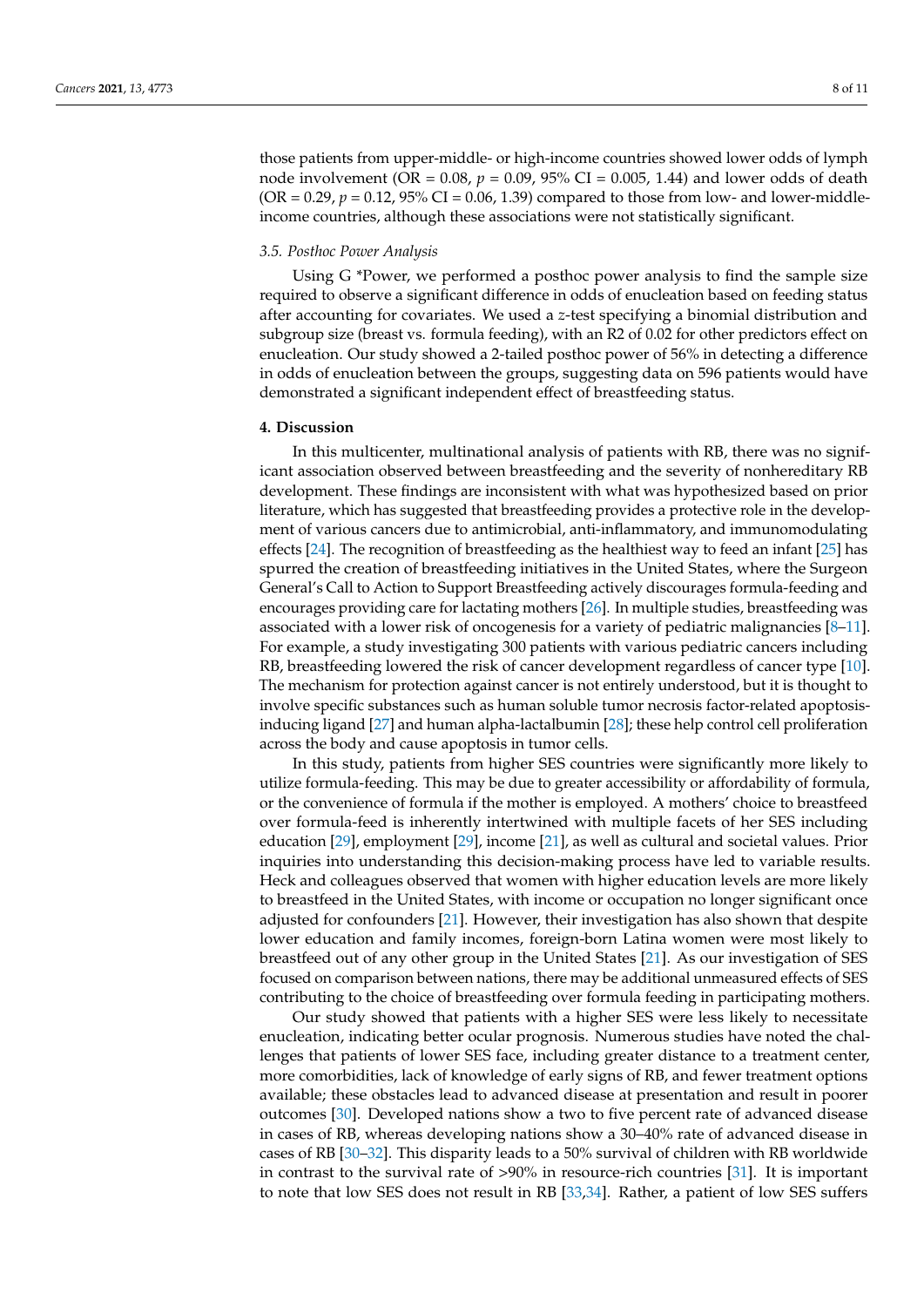decreased access to resources that usually result in expedient diagnosis, treatment, and cure for patients of high SES. In this study, it is likely that the multifaceted benefits a patient experienced due to higher SES had a more direct, causal link than any benefit that could have been conferred to a patient through the potentially immunomodulatory effects of breastfeeding alone.

There were a variety of limitations in this study, both due to the reporting of family history and constraints of the sample size. While data on family history of RB were noted by many participating centers, these data were not explicitly collected and therefore may be incomplete, resulting in an underestimation of the number of familial cases in our dataset. Development of RB in these missed familial cases would not have been impacted by postnatal feeding and thus may confound the results. While this is one of the largest multinational clinical databases on retinoblastoma, some patient reports were incomplete and lacked data in certain categories (such as lymph node involvement), which may also impact the analysis. Patients were followed for one year, so there is a possibility that death or metastasis could have occurred after the conclusion of the followup period. Another limitation of this study is that one cannot determine whether an initial somatic mutation occurred during the prenatal period, which would not have been affected by diet. Lastly, an a priori power calculation was not feasible for this study due to the lack of significant previous data on this topic to evaluate effect as well as the secondary database analysis nature of the study. Therefore, it was uncertain prior to analysis if our sample size was adequate to elucidate an effect based on feeding status. While the number of patients included in this study is comparable to the sample size of other studies on nutritional impact on RB, we were powered to detect a 56% difference in outcomes between the groups given the overwhelming majority of patients who were breastfed and the large contribution of covariates. Based on our cohort demographics, we could only detect a significant odds ratio of 2.4 or higher for breastfeeding as a risk factor for enucleation. Ideally, future data about breastfeeding and formula feeding habits would be collected within one country with similar SES amongst its citizens to preserve an effect if one exists. However, this is a challenge for studying rare diseases such as RB: in the United States, less than 300 children are diagnosed annually [\[35\]](#page-10-17).

## **5. Conclusions**

This multicenter international study has not demonstrated a relationship between breastfeeding and the severity of nonhereditary RB development. An understanding of the environmental factors contributing to sporadic development of RB is the first step in creating appropriate clinical recommendations for new parents looking to optimize their child's peri- and postnatal nutrition. This study contradicts the few reports of both negative and positive associations of breastfeeding with RB severity, and therefore provides an impetus for further research on this topic. Previously published findings stating children from higher SES countries have better outcomes were confirmed in adjunct analyses; because of this, addressing the disparities in care across various socioeconomic backgrounds remains a top priority. More work is needed to elucidate the factors affecting the development of RB, both to understand the pathophysiology of tumorigenesis and to improve clinical recommendations for preventative care.

**Author Contributions:** Conceptualization, J.L.B.; methodology, J.L.B., M.E.K. and A.P.; validation, M.W.R., J.K.R., E.B., C.S.S. and R.A.P.; formal analysis, M.W.R., J.L.B., E.B., C.S.S. and R.A.P.; investigation J.L.B., B.B., I.D.F., S.K., A.W.S., X.J., Y.Z., S.S., R.R., S.T.S., N.C., J.G., R.D.C., A.M.Z.L., T.U., V.G.P., S.R.R., A.A., M.A.R., M.S.S., L.A.H., N.J.A., C.B., S.B., R.B., M.J.B., N.G., N.K.-F., S.M. and M.Z.; resources, J.K.R., B.B., I.D.F., S.K., A.W.S., X.J., Y.Z., S.S., R.R., S.T.S., N.C., J.G., R.D.C., A.M.Z.L., T.U., V.G.P., S.R.R., A.A., M.A.R., M.S.S., L.A.H., N.J.A., C.B., S.B., R.B., M.J.B., N.G., N.K.-F., S.M. and M.Z.; data curation, J.K.R., A.P., M.E.K., J.L.B., E.B., C.S.S. and R.A.P.; writing—original draft preparation, J.K.R. and M.E.K.; writing—review and editing, J.K.R., J.L.B., M.E.K., K.M., M.W.R., A.P., B.B., I.D.F., S.K., A.W.S., E.B., C.S.S., R.A.P., X.J., Y.Z., S.S., R.R., S.T.S., N.C., J.G., R.D.C., A.M.Z.L., T.U., V.G.P., S.R.R., A.A., M.A.R., M.S.S., L.A.H., N.J.A., C.B., S.B., R.B., M.J.B., N.G., N.K.-F., S.M. and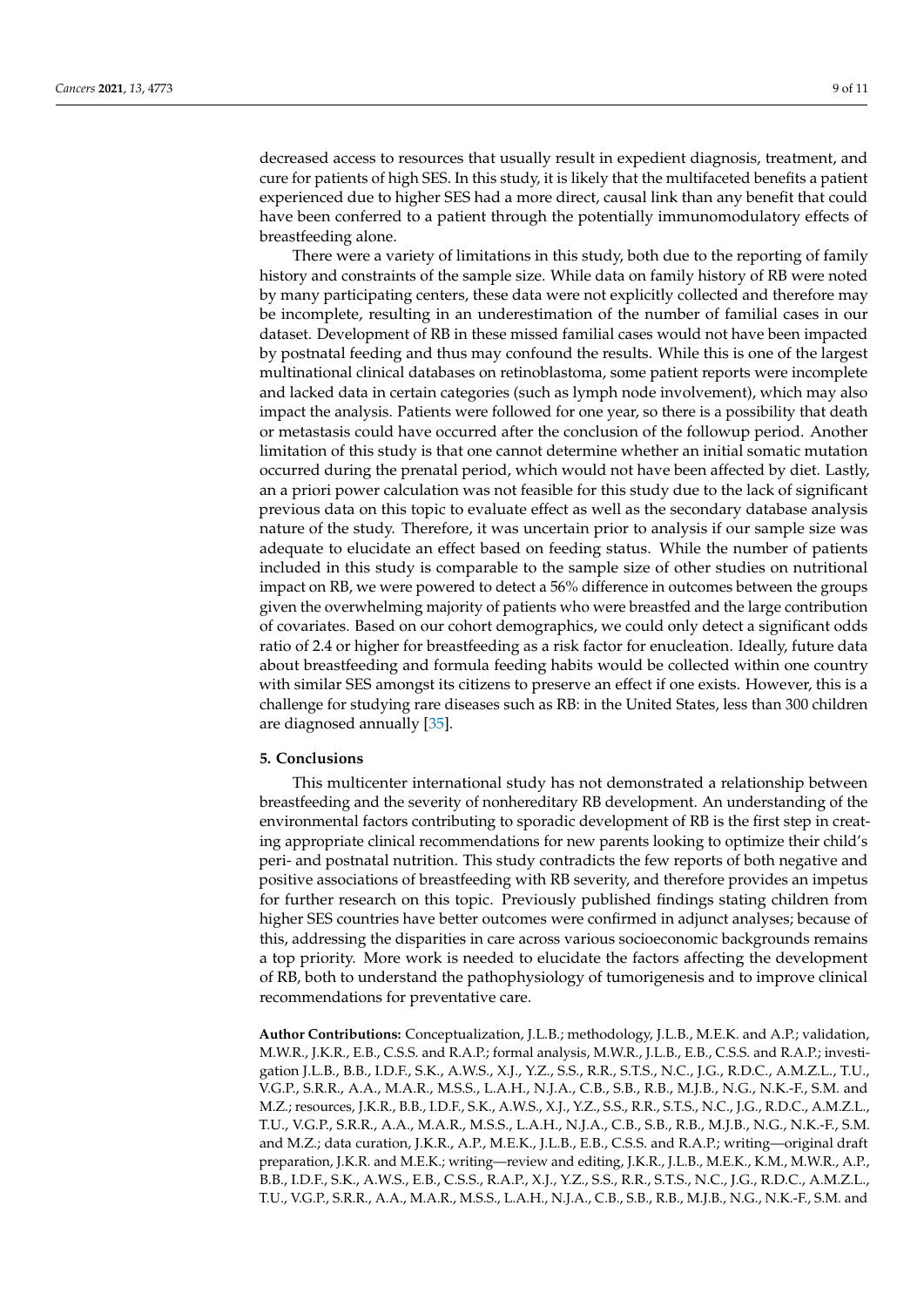M.Z.; visualization, J.K.R.; supervision, J.L.B.; project administration, J.L.B., J.K.R. and B.B.; funding acquisition, J.L.B., R.A.P., C.S.S., E.B. and M.J.B. All authors have read and agreed to the published version of the manuscript.

**Funding:** Berry holds grants, not directly related, to the support of this work from: National Cancer Institute of the National Institute of Health Award K08CA232344; Hyundai Hope on Wheels; Childhood Eye Cancer Trust; Children's Cancer Research Fund; Wright Foundation; Institute for Families, Inc., Children's Hospital Los Angeles; Larry and Celia Moh Foundation; Research to Prevent Blindness, an unrestricted departmental grant; Poblete, Sayegh and Burner receive support to further clinical and translational science skills from the Southern California CTSI, NIH grant UL1TR001855 and KL2TR001854; Matthew Burton is supported by the Wellcome Trust (Grant No: 207472/Z/17/Z). The sponsors had no role in the study design; the collection, analysis, and interpretation of data; in the writing of the report; or in the decision to submit the article for publication.

**Institutional Review Board Statement:** This study was approved by the Institutional Review board at the Children's Hospital of Los Angeles (IRB number CHLA-18-00346) and it conforms to the requirements of the United States Health Insurance Portability and Privacy Act. All participating centers received clearance from their respective institutional review boards and ethics committees for participating in this international collaborative study. The study adhered to the tenets of Declaration of Helsinki.

**Informed Consent Statement:** Informed consent was obtained from all parents/guardians of the children included in this study.

**Data Availability Statement:** Data presented in this study are available on request from the corresponding author. The data are not publicly available due to ethical concerns.

**Conflicts of Interest:** The authors have no conflict of interest to declare.

## **References**

- <span id="page-9-0"></span>1. Dimaras, H.; Corson, T.W.; Cobrinik, D.; White, A.; Zhao, J.; Munier, F.L.; Abramson, D.H.; Shields, C.L.; Chantada, G.L.; Njuguna, F.; et al. Retinoblastoma. *Nat. Rev. Dis. Primers* **2015**, *1*, 15021. [\[CrossRef\]](http://doi.org/10.1038/nrdp.2015.21) [\[PubMed\]](http://www.ncbi.nlm.nih.gov/pubmed/27189421)
- <span id="page-9-1"></span>2. Bunin, G.R.; Li, Y.; Ganguly, A.; Meadows, A.T.; Tseng, M. Parental nutrient intake and risk of retinoblastoma resulting from new germline RB1 mutation. *Cancer Causes Control* **2013**, *24*, 343–355. [\[CrossRef\]](http://doi.org/10.1007/s10552-012-0120-x)
- <span id="page-9-2"></span>3. Heck, J.E.; Omidakhsh, N.; Azary, S.; Ritz, B.; von Ehrenstein, O.S.; Bunin, G.R.; Ganguly, A. A case-control study of sporadic retinoblastoma in relation to maternal health conditions and reproductive factors: A report from the Children's Oncology group. *BMC Cancer* **2015**, *15*, 735. [\[CrossRef\]](http://doi.org/10.1186/s12885-015-1773-0)
- <span id="page-9-3"></span>4. Azary, S.; Ganguly, A.; Bunin, G.R.; Lombardi, C.; Park, A.S.; Ritz, B.; Heck, J.E. Sporadic Retinoblastoma and Parental Smoking and Alcohol Consumption before and after Conception: A Report from the Children's Oncology Group. *PLoS ONE* **2016**, *11*, e0151728. [\[CrossRef\]](http://doi.org/10.1371/journal.pone.0151728)
- <span id="page-9-4"></span>5. Lombardi, C.; Ganguly, A.; Bunin, G.R.; Azary, S.; Alfonso, V.; Ritz, B.; Heck, J.E. Maternal diet during pregnancy and unilateral retinoblastoma. *Cancer Causes Control* **2015**, *26*, 387–397. [\[CrossRef\]](http://doi.org/10.1007/s10552-014-0514-z)
- <span id="page-9-5"></span>6. Orjuela, M.A.; Titievsky, L.; Liu, X.; Ramirez-Ortiz, M.; Ponce-Castaneda, V.; Lecona, E.; Molina, E.; Beaverson, K.; Abramson, D.H.; Mueller, N.E. Fruit and vegetable intake during pregnancy and risk for development of sporadic retinoblastoma. *Cancer Epidemiol. Biomark. Prev.* **2005**, *14*, 1433–1440. [\[CrossRef\]](http://doi.org/10.1158/1055-9965.EPI-04-0427)
- <span id="page-9-6"></span>7. Bunin, G.R.; Tseng, M.; Li, Y.; Meadows, A.T.; Ganguly, A. Parental diet and risk of retinoblastoma resulting from new germline RB1 mutation. *Env. Mol. Mutagen.* **2012**, *53*, 451–461. [\[CrossRef\]](http://doi.org/10.1002/em.21705) [\[PubMed\]](http://www.ncbi.nlm.nih.gov/pubmed/22730229)
- <span id="page-9-7"></span>8. Ortega-García, J.A.; Ferrís-Tortajada, J.; Torres-Cantero, A.M.; Soldin, O.P.; Torres, E.P.; Fuster-Soler, J.L.; Lopez-Ibor, B.; Madero-López, L. Full breastfeeding and paediatric cancer. *J. Paediatr. Child Health* **2008**, *44*, 10–13. [\[CrossRef\]](http://doi.org/10.1111/j.1440-1754.2007.01252.x) [\[PubMed\]](http://www.ncbi.nlm.nih.gov/pubmed/17999666)
- <span id="page-9-9"></span>9. Martin, R.M.; Gunnell, D.; Owen, C.G.; Smith, G.D. Breast-feeding and childhood cancer: A systematic review with metaanalysis. *Int. J. Cancer* **2005**, *117*, 1020–1031. [\[CrossRef\]](http://doi.org/10.1002/ijc.21274)
- <span id="page-9-12"></span>10. Küçükçongar, A.; Oğuz, A.; Pınarlı, F.G.; Karadeniz, C.; Okur, A.; Kaya, Z.; Çelik, B. Breastfeeding and Childhood Cancer: Is Breastfeeding Preventative to Childhood Cancer? *Pediatr. Hematol. Oncol.* **2015**, *32*, 374–381. [\[PubMed\]](http://www.ncbi.nlm.nih.gov/pubmed/26269940)
- <span id="page-9-8"></span>11. Mathur, G.P.; Gupta, N.; Mathur, S.; Gupta, V.; Pradhan, S.; Dwivedi, J.N.; Tripathi, B.N.; Kushwaha, K.P.; Sathy, N.; Modi, U.J. Breastfeeding and childhood cancer. *Indian Pediatr.* **1993**, *30*, 651–657.
- <span id="page-9-10"></span>12. Hardell, L.; Dreifaldt, A.C. Breast-feeding duration and the risk of malignant diseases in childhood in Sweden. *Eur. J. Clin. Nutr.* **2001**, *55*, 179–185. [\[CrossRef\]](http://doi.org/10.1038/sj.ejcn.1601142) [\[PubMed\]](http://www.ncbi.nlm.nih.gov/pubmed/11305266)
- <span id="page-9-11"></span>13. Kaliki, S.; Ji, X.; Zou, Y.; Rashid, R.; Sultana, S.; Taju Sherief, S.; Cassoux, N.; Diaz Coronado, R.Y.; Luis Garcia Leon, J.; López, A.M.Z.; et al. Lag Time between Onset of First Symptom and Treatment of Retinoblastoma: An International Collaborative Study of 692 Patients from 10 Countries. *Cancers* **2021**, *13*, 1956. [\[CrossRef\]](http://doi.org/10.3390/cancers13081956)